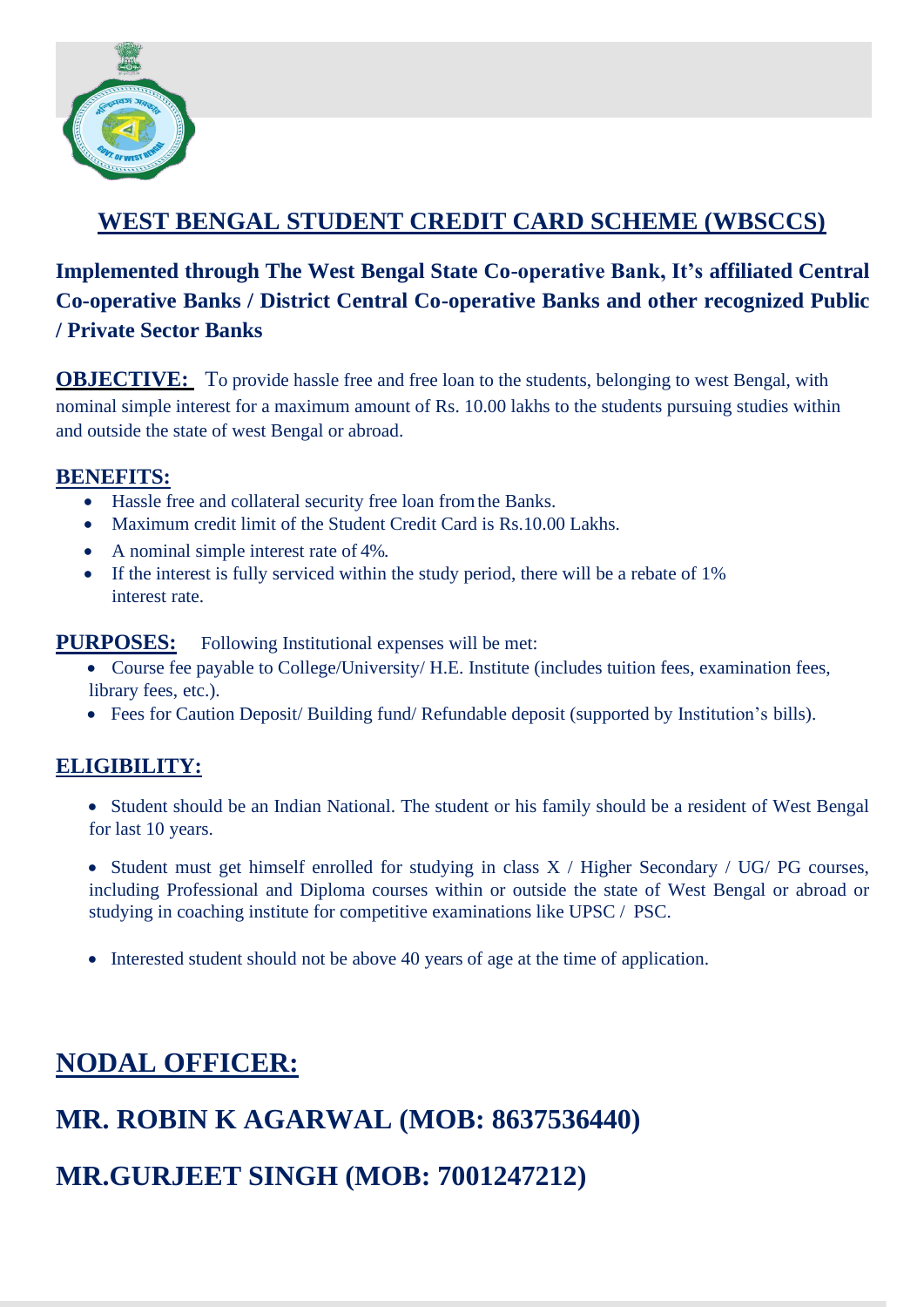

**WEST BENGAL STUDENT CREDIT CARD SCHEME**